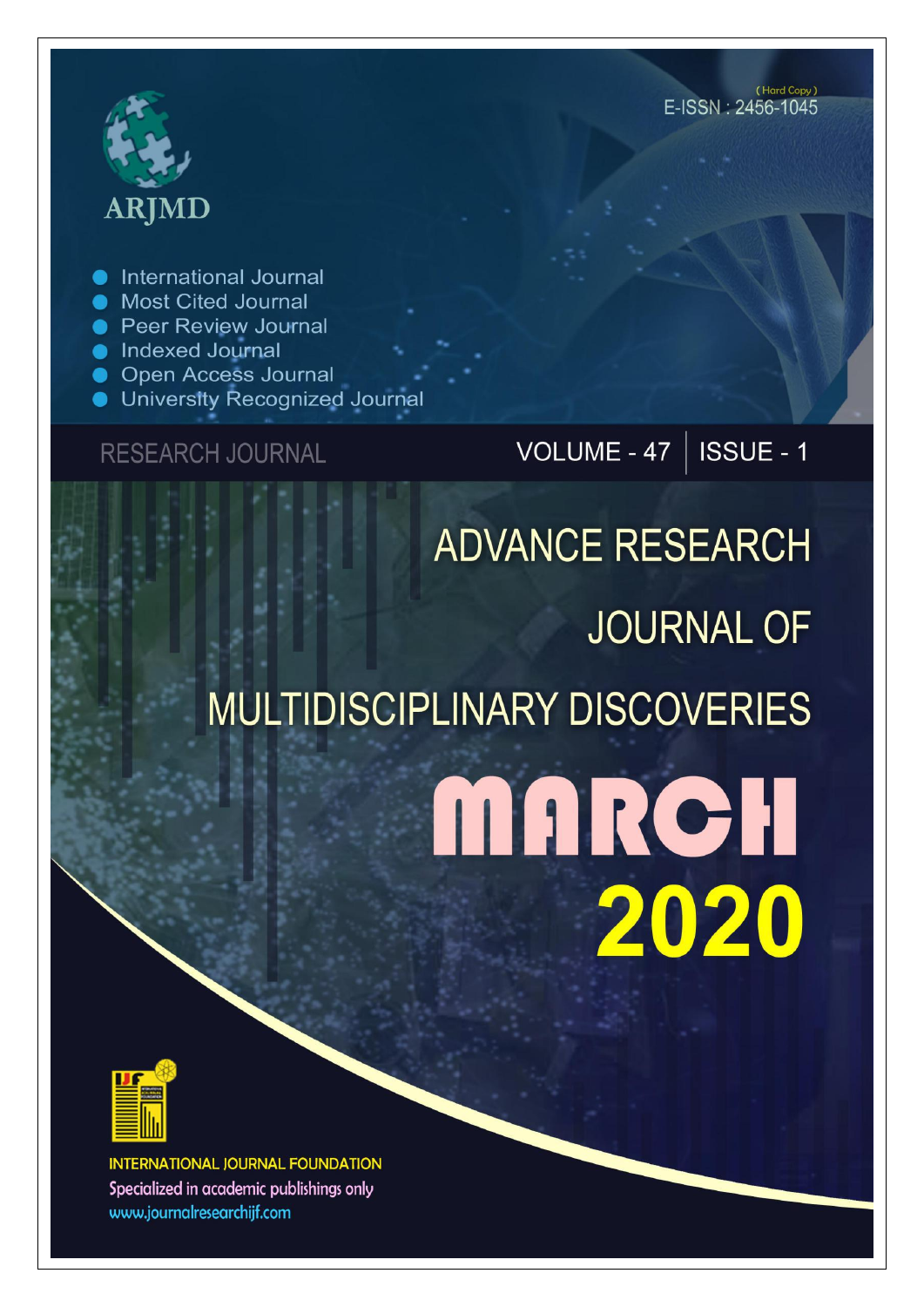

### **The Hypercholesterolemia activity of common (***Fagopyrum esculentum***) buckwheat**

| <b>NAME OF THE AUTHOR'S</b>                                                                                                                                                                                                                                                                                                                                                                                                                                                                                                                                                                                                                                                                                                                                                                                                                                                                                                                                                                                                                                    |  |  |  |
|----------------------------------------------------------------------------------------------------------------------------------------------------------------------------------------------------------------------------------------------------------------------------------------------------------------------------------------------------------------------------------------------------------------------------------------------------------------------------------------------------------------------------------------------------------------------------------------------------------------------------------------------------------------------------------------------------------------------------------------------------------------------------------------------------------------------------------------------------------------------------------------------------------------------------------------------------------------------------------------------------------------------------------------------------------------|--|--|--|
| <sup>1</sup> Raghavendra Rao M.V*<br><sup>2</sup> Mahendra Kumar Verma<br><sup>3</sup> Abrar A Khan<br><sup>4</sup> Kumar Ponnusamy<br><sup>5</sup> Srinivasa Rao<br><sup>6</sup> Tiara Calvo Leon<br><sup>7</sup> Surekha Bhat<br><sup>8</sup> Pamphil Igman<br><sup>9</sup> Dilip Mathai<br><sup>1</sup> Scientist-Emeritus and Director, Central Research<br>Laboratory, Department of Laboratory Medicine, Apollo Institute of<br>Medical Sciences and Research, Jubilee Hills, Hyderabad, Telangana,<br>India<br><sup>2</sup> Researcher, Department of Biotechnology, Acarya Nagarjuna<br>University, Guntur, A P, India<br><sup>3</sup> Dean of Basic Sciences, American University School of Medicine<br>Aruba, USA Office: 1172 Satellite Blvd, Suwanee, Georgia 30024,<br>Aruba Campus: Wilhelminastraat 59, Oranjestad, Aruba, Central<br>America<br><sup>4</sup> Professor, Department of Biochemistry, Avalon University School<br>of Medicine, Curacao, Central America<br><sup>5</sup> Assistant Professor, Department of Biotechnology, Acarya |  |  |  |
| Nagarjuna University, Guntur, A P, India<br><sup>6</sup> Associate Professor, American University School of Medicine<br>Aruba, USA Office: 1172 Satellite Blvd, Suwanee, Georgia<br>30024, Aruba Campus: Wilhelminastraat 59, Oranjestad, Aruba                                                                                                                                                                                                                                                                                                                                                                                                                                                                                                                                                                                                                                                                                                                                                                                                                |  |  |  |
| <sup>7</sup> Professor, Department of Biochemistry, American University School<br>of Medicine Aruba,<br><sup>8</sup> Assistant Professor, Department of Epidemiology and Biostatistics,<br>American University School of Medicine Aruba,<br><sup>9</sup> Dean, Professor, Department of Medicine, Apollo Institute of<br>Medical Sciences and Research, Jubilee Hills, Hyderabad, Telangana,<br>India                                                                                                                                                                                                                                                                                                                                                                                                                                                                                                                                                                                                                                                          |  |  |  |
| <b>ORIGINAL RESEARCH ARTICLE</b><br><b>ISSN: 2456-1045 (Online)</b><br>ICV Impact Value: 72.30<br>GIF-Impact Factor: 5.188<br>IPI Impact Factor: 3.54<br>Publishing Copyright @ International Journal Foundation<br>Article Code: MDS-V47-I1-C4-MAR-2020<br>Category: MEDICAL SCIENCE<br>Volume: 47.0 (MARCH-2020)<br>Issue: 1(One)<br>Chapter: 4 (Four)<br>Page: 17-24<br>Journal URL: www.journalresearchijf.com<br>Paper Received: 28.04.2020<br>Paper Accepted: 09.05.2020<br>Date of Publication: 25-05-2020<br><b>CITATION OF THE ARTICLE</b><br>Raghavendra Rao M.V; Verma M.K; Khan<br>A.A; Ponnusamy K; Rao S; Leon T.C; Bhat<br>S; Igman P; Mathai D. (2020) The<br>A693.NB<br>Hypercholesterolemia activity of common<br>esculentum)<br>buckwheat;<br>(Fagopyrum<br>Advance Research Journal of Multidisciplinary<br>Discoveries; 47(2) pp. 17-24                                                                                                                                                                                                   |  |  |  |

Open access, Peer-reviewed and Indexed journal (www.journalresearchijf.com)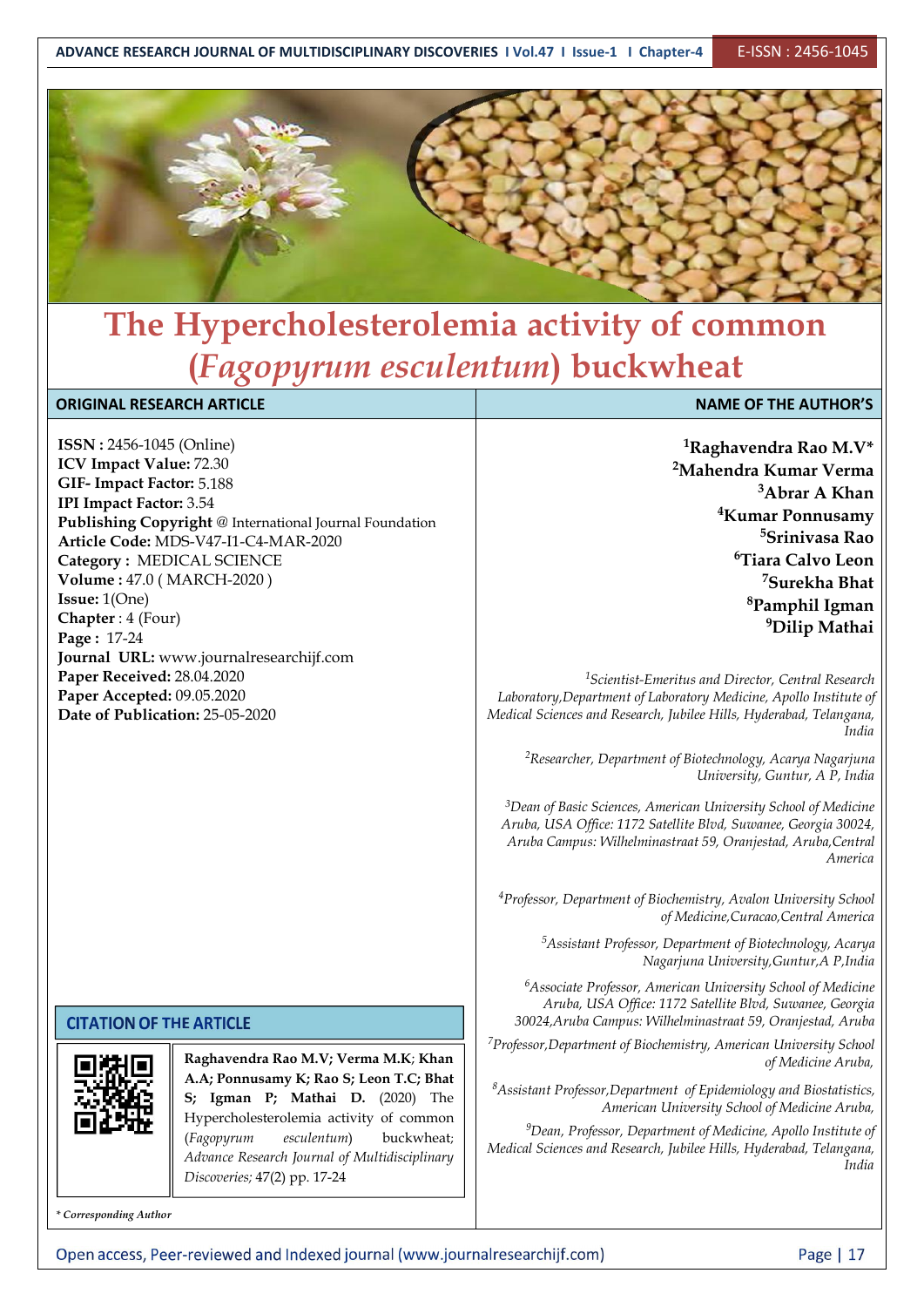#### **ABSTRACT**

Cardiovascular diseases (CVDs) are the leading cause of morbidity and mortality across the globe, accounting for approximately one-third of all deaths.  $^{[1]}$  High blood pressure, elevated total cholesterol and low density lipoprotein  $\parallel$ cholesterol (LDL-cholesterol), and low levels of high density lipoprotein cholesterol (HDL-cholesterol) concentrations are clinically considered as major CVD risk factors  $^{[2]}$ . There are increasing epidemiological studies suggesting that diets rich in  $\parallel$ whole grains are linked to a lower risk of CVD and mortality. In recent years, there has been an increasing interest in the use buckwheat for its nutritional value and its effects on the cardiovascular system. Common buckwheat and Tartary buckwheat are among the top nine species with agriculture significance and are the most widely grown species in the world  $[3]$ . Buckwheat is a plant used for many purposes, such as consumed as a food and used in the treatment of diseases. It is a good source of many vitamins and minerals and has balanced nutritional value. Because of its nutrient content and many positive effects on human health, buckwheat has become a functional food, recently. Main effects of buckwheat on human health are its hypotensive, hypoglycemic, hypocholesterolemic, neuroprotective and antioxidant effects. Thus, it is considered an alternative food component in dietary treatment for chronic and metabolic diseases, such as diabetes, hypertension and celiac disease. Also, its rich nutrient content supports daily diet and provides a better eating profile. As a result, buckwheat is accepted as a functional food, suggested to improve human health and is used in the treatment of diseases.

Besides the high starch content of energy source, it is rich in nutritionally valuable protein with a well-balanced amino acid profile, dietary fiber, lipids and minerals (manganese, copper, magnesium, iron, phosphorus), along with other health promoting components such as phenolic compounds and sterols, which have attracted growing attention to buckwheat as a potential functional food  $[4]$ . The aim of this review is to explain some positive affects of buckwheat on human health  $[5]$  The body needs both HDL (high-density lipoprotein) and LDL cholesterol. LDL cholesterol is the basis for hormone production. Cholesterol undergoes a chemical conversion into the hormone pregnenolone followed by many other steps where it becomes testosterone and finally estradiol (estrogen). Without enough cholesterol, you would likely suffer multiple hormone deficiencies. Note: a more broad explanation of the importance of cholesterol. Cholesterol is a lipophilic molecule that contributes to many functions of the cell as well a precursor molecule. Cholesterol is an important component of the cell membrane with the role of maintaining the structural makeup and modulates the fluidity of the membrane. Is the precursor for the endogenous synthesis of vitamin D, steroid hormones (aldosterone, cortisol, and androgens in the adrenal cortex) and sex hormones (testosterone, estrogens, and progesterone in the gonads). <sup>[6]</sup> Cholesterol is also part of bile salts, needed for the  $\parallel$ facilitated absorption of fat-soluble vitamins (Vitamins A, D, E, and K) and fats from the diet. Cholesterol is transported through the blood with triglycerides inside lipoprotein particles (Chilomicrones, HDL, LDL, VLDL, IDL) <sup>[7]</sup>. HDL cholesterol || is responsible for seeking out excess LDL cholesterol and taking it away from the arteries. If you have high LDL cholesterol levels, you are at an increased risk of developing atherosclerosis – hardening of the arteries due to clogging (plaque) from LDL cholesterol.

Lipoproteins core structure is made up of cholesterol esters and triglicerides, and the outer hydrophilic membrane of phospholipids, apoproteins, and free cholesterol; this allows the structure to move around the body and to be transported to cells that require them. LDL particles are thought to act as a major transporter of cholesterol, at least two-thirds of circulating cholesterol resides in LDL, to the peripheral tissues. Conversely, HDL molecules are thought to do the opposite, taking the excess cholesterol and return it into the liver for excretion. Clinically, high LDL and low HDL increase the risk for CVDs such as atherosclerosis vascular diseases  $^{[8]$ , [9]. GH treatment reduces plasma LDL cholesterol by inducing LDL clearance. In  $\parallel$ humans, LDLR expression is a prerequisite for this effect, whereas it is not related to stimulation of bile acid synthesis  $^{[10]}$ .

High density lipoprotein removes tissue cholesterol and helps its transport. Cholesterol ester present in HDL cholesterol is transferred and incorporated in to VLDL and LDL cholesterol. Hence high HDL-cholesterol level reflects protective action on the animals because of its scavenging action. According to the NHLBI, your risk for heart disease and other health problems, such as diabetes, increases if you have an HDL cholesterol level of 40 milligrams per deciliter (mg/dL) or less for men and 50 mg/dL or less for women. The institute recommends that total daily cholesterol intake be less than 200 mg/dL, and that LDL cholesterol be less than 100 mg/dL. The association of high cholesterol and triglicerides in blood increases the risk for CVD. Observational studies on population have demonstrated that high levels of LDL cholesterol and apolipoprotein B (apoB) 100, are directly associated with risk for atherosclerotic cardiovascular events (ASCVE). Infiltration and the retention of apoB in the vascular wall initiates an inflammatory response and the promotion and development of atherosclerosis. An unresolved inflammation of the artery wall results of vulnerable [11], [12].

An unresolved of the wall vessel inflammation results in necrotic cell death leading to an increased smooth muscle cell death, decreased extracellular matrix production, and collagen degradation by the protease of the macrophages. The rupture of the weak thinning fibrous cap will promote the formation of thrombus and eventually resulting in the clinical ischemic ASCVE  $^{[13]}$ . Atherosclerotic plaque can break free from arterial walls or rupture and cause blood clots that can impede blood flow to the brain or heart. The result from this would be a stroke or heart attack. High fat content in diet increased blood cholesterol in rabbits. Along with high fat diet if some spices are also ingested, they are likely to influence blood cholesterol levels. This hike in blood cholesterol level is important in the development of atherosclerosis. Cholesterol is present not only in the free form in the blood but remarkable amount of cholesterol is transported as a component of different lipoproteins.

**KEYWORDS:** Cardiovascular diseases, lipoprotein cholesterol, buckwheat, lipoprotein particles, Atherosclerotic plaque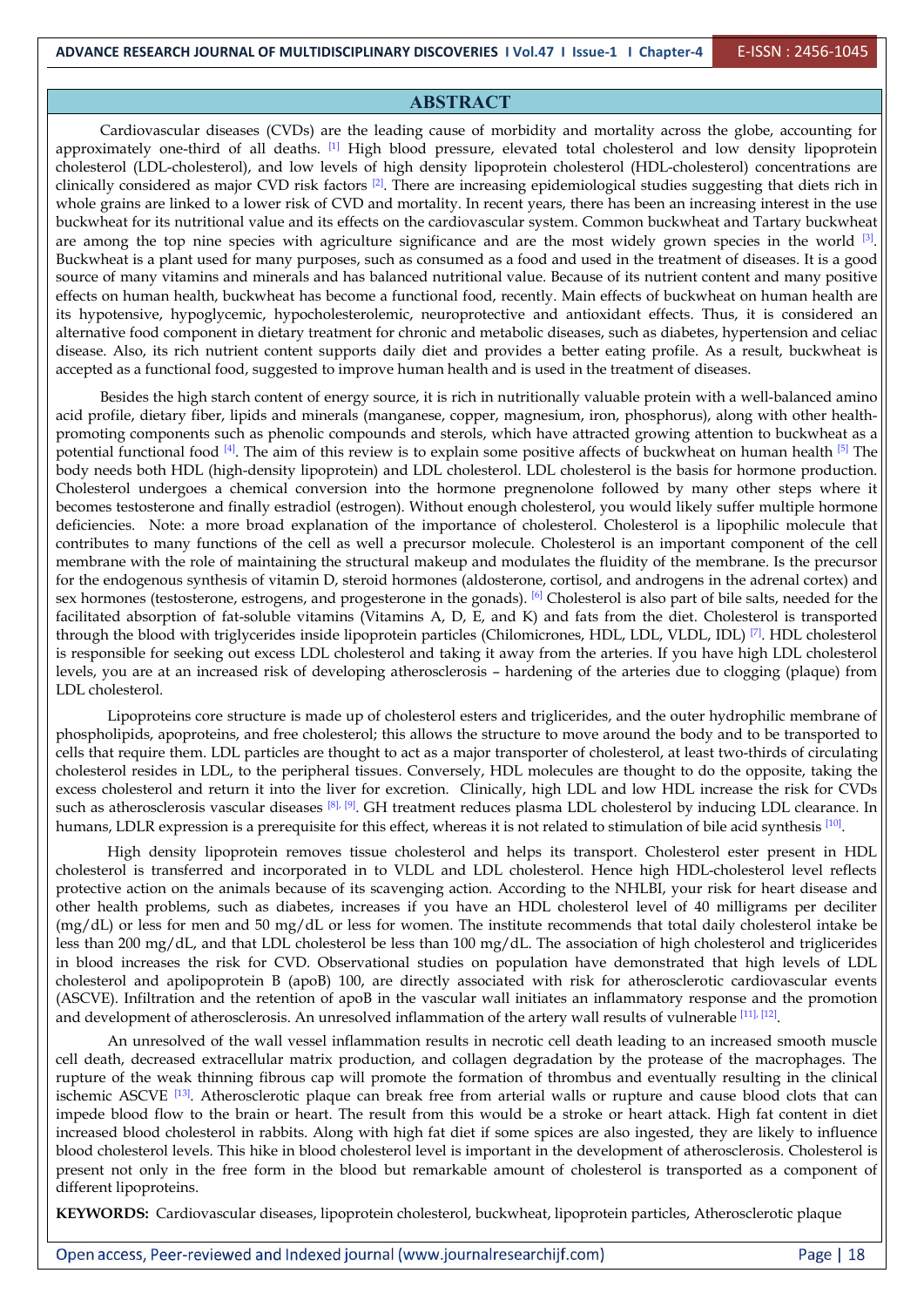**ADVANCE RESEARCH JOURNAL OF MULTIDISCIPLINARY DISCOVERIES I Vol.47 I Issue-1 I Chapter-4** E-ISSN : 2456-1045

 $\supset$ 

#### **I. INTRODUCTION**

Buckwheat is introduced into the diet as an alternative crop of renewed interest due to its nutritive and health- promoting value. Experiments with animal models have demonstrated that buckwheat flour may alleviate diabetes, obesity, hypertension, and hypercholesterolemia  $\frac{14}{4}$  "Bad" saturated fat and  $\frac{12}{4}$  hypercholesterolemia trans fat raise the dangerous low-density lipoprotein (LDL) cholesterol that can lead to plaque buildup in the arteries. "Good" unsaturated fat helps lower LDL cholesterol and raise beneficial high-density lipoprotein (HDL) cholesterol, which can remove LDL cholesterol and help keep arteries clear <sup>[15]</sup> According ginger, garlic, to the lipid hypothesis, elevated levels of cholesterol in the blood lead to atherosclerosis which may increase the risk of heart attack, stroke, and peripheral artery disease. Since higher blood LDL – especially higher LDL concentrations and smaller LDL particle size contributes to this process more than the cholesterol  $\Box$ content of the HDL particles  $\frac{16}{16}$  LDL particles are often  $\geq$  to 40.5% from 2 content of the HDL particles  $^{[16]}$  LDL particles are often<br>termed "bad cholesterol". High concentrations of<br>functional HDL, which can remove cholesterol from functional HDL, which can remove cholesterol from cells and atheromas, offer protection and are commonly referred to as "good cholesterol". These balances are mostly genetically determined, but can be changed by body composition medications diet and commonly referred to as "good cholesterol". These balances are mostly genetically determined, but can be changed by body composition, medications, diet, and other factors.  $[17]$ ,  $[18]$ .

A 2007 study demonstrated that blood total cholesterol levels have an exponential effect on  $\sum_{\mu}^{\infty}$ cardiovascular and total mortality, with the association more pronounced in younger subjects. Because  $\leq$  cardiovascular disease is relatively rare in the younger more pronounced in younger subjects. Because cardiovascular disease is relatively rare in the younger population, the impact of high cholesterol on health is population, the impact of high cholesterol on health is larger in older people.  $^{[19]}$  Elevated levels of the  $\pm$  interaction lipoprotein fractions, LDL, IDL and VLDL, rather than the total cholesterol level, correlate with the extent and progress of atherosclerosis  $[20]$  Conversely, the total  $\mathbb{Z}$ cholesterol can be within normal limits, yet be made up primarily of small LDL and small HDL particles, under which conditions atheroma growth rates are high. A *post hoc* analysis of the IDEAL and the EPIC prospective studies found an association between high levels of HDL cholesterol (adjusted for apolipoprotein A-I and apolipoprotein B) and increased risk of cardiovascular disease, casting doubt on the cardio protective role of "good cholesterol  $[21]$ ,  $[22]$  . One in 250 garlic on car adults can have a genetic mutation for the LDL cholesterol receptor that causes them to have familial hypercholerolemia. Inherited high cholesterol can also include genetic mutations in the PCSK9 gene and the gene for Apolipoprotein B<sup>[23]</sup> cardiovascular disease is are import one of the leading causes of death and disability in the world. Atherosclerosis, characterized by lipid accumulation and chronic inflammation in the vessel wall, is the main feature of cardiovascular disease. Although the amounts of fruits and vegetables present in the diets vary by country, diets, worldwide, contain large amounts of spices; this may have positive or

negative effects on the initiation and development of atherosclerosis. Mutations of the protein convertase subtilisin-like/Kevin type 9 (PCSK9) are associated with hypercholesterolemia with increase risk of CVD or hypocholesterolemia, with a decrease risk of CVD. Patients harboring gain-of-function PCSK9 mutations will suffer from familial autosomal dominant hypercholesterolemia, with elevated LDL-C plasma concentrations. PCSK9 has become a promising therapeutically target. [24]

The author explains the potential protective effects of specific nutrients from spices, such as pepper, ginger, garlic, onion, cinnamon and chili, in atherosclerosis and atherosclerotic cardiovascular disease <sup>[12]</sup> Cardiovascular disease (CVD) is one of the leading causes of death worldwide, which may include coronary artery disease, acute myocardial infarction, peripheral arterial disease and stroke. The prevalence of CVD is estimated to increase from 36.9% to 40.5% from 2010 to 2030 in the United States, and the associated medical cost will increase by 200% [13]. Previous research has shown that Tartary buckwheat flour is capable of reducing plasma cholesterol <sup>[14]</sup> A multi-centre clinical trial in Spain showed that the intake of a Mediterranean diet with extra-virgin olive oil or nuts lowered the risk of CVD events compared to a conventional low-fat diet in participants who had a high CVD risk <sup>[15]</sup> Compared with that of wheat and rice flours, supplementation of Tartary buckwheat flour into diet led to greater neutral sterol excretion and lesser mRNA of intestinal Niemann-Pick C1 Like 1 (NPC1L1) and acyl-CoA: cholesterol acyltransferase 2 (ACAT2). It was therefore concluded that Tartary buckwheat flour was hypocholesterolemic via inhibition of cholesterol absorption, most likely mediated by down-regulation of intestinal NPC1L1 and ACAT2.  $[25]$ .

Around 80% of garlic, which is native to Central Asia, is cultivated in China. Garlic is essential in Middle Eastern and Asian cooking. In folk medicine, garlic is used to treat conditions of the digestive system and respiratory system, as well as the flu. It antioxidative effects in rat models However, a systemic review indicated that there is insufficient evidence to support the effects of garlic on cardiovascular mortality and morbidity in hypertensive patients <sup>[26]</sup> Garlic repressed neointima | formation and the accumulation of cholesterol, triglycerides and phospholipids in cholesterol-fed rabbits <sup>[27]</sup> Hypertension, hyperlipidemia, and diabetes are important precursors of cardiovascular disease. evaluated the antihypertensive, antihyperlipidemic, and antidiabetic potential of five types of sprouts in fructose-loaded spontaneously hypertensive rats (SHRs). Powdered sprouts (PSs) were produced from mung bean, broccoli, radish, and buckwheat sprouts and germinated soybeans by lyophilization <sup>[28]</sup>.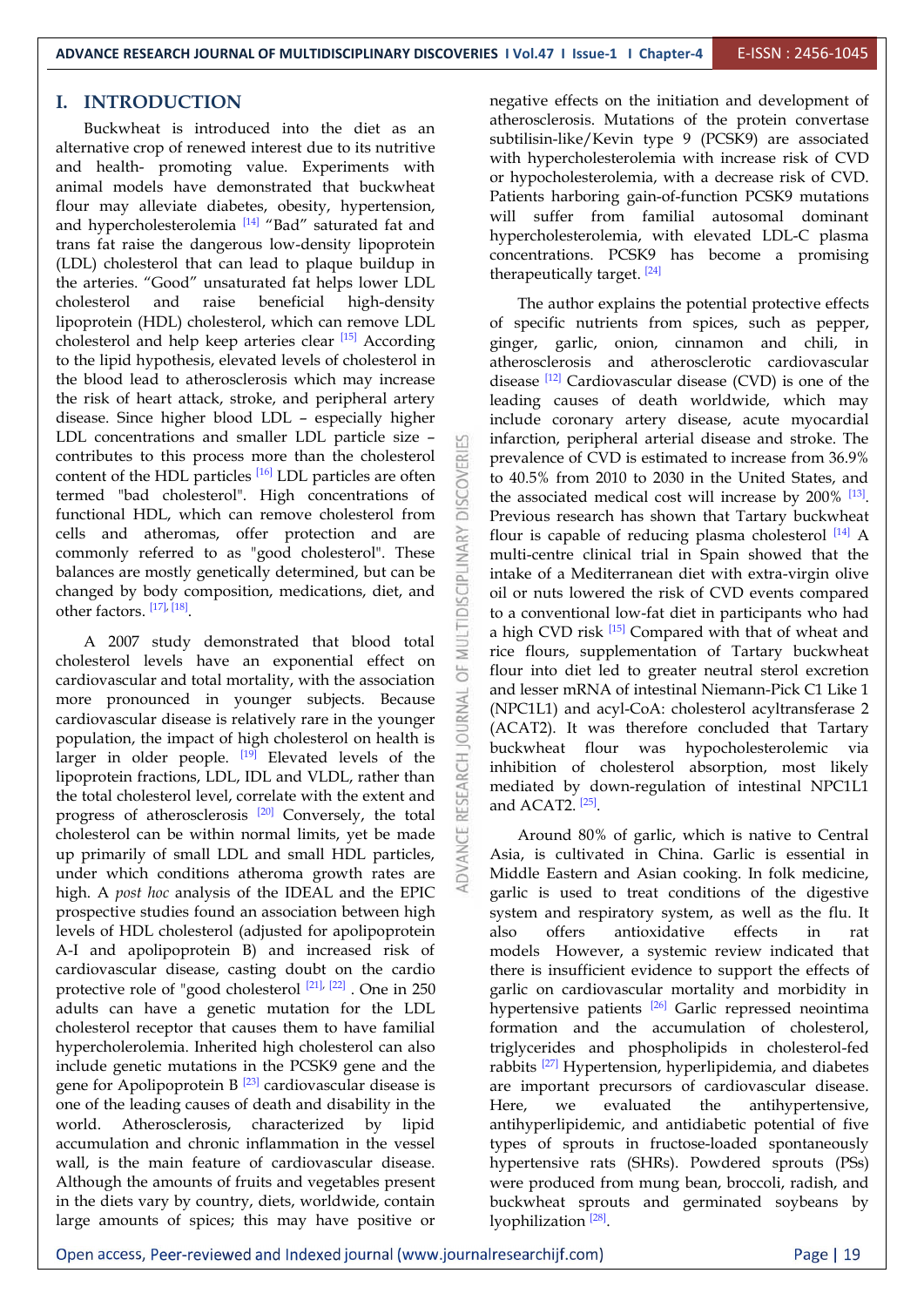띱

Buckwheat (BW) is a gluten-free pseudo-cereal, that belongs to the Polygonaceae family. BW grain is a highly nutritional food component that has been shown to provide a wide range of beneficial effects. Health benefits attributed to BW include plasma cholesterol level reduction, neuroprotection, anticancer, anti-inflammatory, antidiabetic effects, and improvement of hypertension conditions. In addition, BW has been reported to possess prebiotic and antioxidant activities <sup>[29]</sup> Fagopyrum esculentum Moench. A lot of research has be conducted in the functionalities and properties of buckwheat proteins, flavonoids, flavones, phytosterols, thiamin-binding<br>proteins and other rare compounds in buckwheat **Cholesterol** proteins, and other rare compounds in buckwheat seeds. Buckwheat proteins have unique amino acid composition with special biological activities of cholesterol-lowering effects. [30]

#### **Animal models of atherosclerosis**

An ideal animal model of atherosclerosis<br>mbles human anatomy and pathophysiology and<br>the potential to be used in medical and resembles human anatomy and pathophysiology and has the potential to be used in medical and pharmaceutical research to obtain results that can be extrapolated to human medicine. Moreover, it must be easy to acquire, can be maintained at a reasonable cost, is easy to handle and shares the topography of the lesion extrapolated to human medicine. Moreover, it must be easy to acquire, can be maintained at a reasonable cost, is easy to handle and shares the topography of the lesions with humans. In a meta-analysis review have shown that nineteen animal studies only four of then showed a significant decrease of body weight following buckwheat consumption and one showed an increased of body weight in comparison to control.<br>Three out of seven showed a significant reduction of  $\sum_{n=1}^{\infty}$ Three out of seven showed a significant reduction of glucose concentration, with the remaining showed that the glucose levels were unaffected with buckwheat consumption. Lastly twenty-one animal studies all reported a significant reduction of total cholesterol and five with a significant reduction of LDL cholesterol. Twenty studies reported a decrease in serum concentrations of triglycerides  $\begin{bmatrix} 31 \end{bmatrix}$ . In general, animal  $\begin{bmatrix} 2 \\ 2 \end{bmatrix}$  expe models of atherosclerosis are based on accelerated plaque formation due to a cholesterol-rich/Westerntype diet, manipulation of genes involved in the cholesterol metabolism, and the introduction of additional risk factors for atherosclerosis. Mouse and rabbit models have been mostly used, followed by  $h\nu$ pigs and non-human primates. Each of these models has its advantages and limitations. [32]

#### **Cholesterol rich western type diet (Hypercholesterolemia)**

The effect in rabbits of giving isonitrogenous purified diets containing casein, ovalbumin, fish protein, milk-whey protein and soya-bean protein were compared. The diets were balanced for cholesterol and for the amount and type of fat. When incorporated into low-cholesterol diets (0.08 g cholesterol/kg), casein, ovalbumin and soya-bean protein produced similar levels of serum cholesterol.

 $[29]$  Fagopyrum esculentum very-low-density-lipoprotein fractions and more in the With a high background of dietary cholesterol (1.5 g/kg), serum cholesterol concentrations increased with soya-bean protein, whey protein, casein and fish protein, in that order. Thus, the hypercholesterolaemic effect of casein in carefully balanced diets was only seen against a high-cholesterol background. The development of Hypercholesterolaemia produced by giving fish protein was different from that produced by casein. First, less cholesterol accumulated in the lipoproteins of higher density with fish protein than with casein.<sup>[33]</sup>

#### **Cholesterol low Indigenous** *Diet (Hypocholesterolaemia)*

Buckwheat grain has well‐balanced nutritional value, whereas its digestibility is relatively low. This review summarizes recent advances in studies on the hypolipidemic activity of buckwheat. The most remarkable function is a powerful hypocholesterolemic activity of buckwheat protein in rats, which is far stronger than that of soy protein. The cholesterol‐lowering effect is mediated by mechanisms involving higher excretion of fecal sterols and lower digestibility of buckwheat protein. The insoluble fraction of buckwheat protein associates with cholesterol and reduces micelle cholesterol uptake in caco‐2 cells. Furthermore, consumption of buckwheat protein suppresses cholesterol‐induced gallstones and body fat in rodents. Buckwheat sprouts also have hypolipidemic activity in rats or type 2 diabetic mice. Tartary buckwheat bran extract reduced the serum level of total cholesterol and triglyceride in hyperlipidemic rats. The consumption of buckwheat seed reduced low‐density lipoprotein cholesterol in the pastureland Mongolian population. <sup>[34]</sup> Cholesterol rich western type diet are said to be hypercholesterolic agents and therefore useful for development of experimental atherosclerosis.

Buckwheat therapeutically tried to high cholesterol levels in patients. Hence in the evaluation of total diet induced blood cholesterol level, It is important to study the effect of hypercholesterosis and cholesterosis agents given together simultaneously. Since 1000BC, buckwheat has been cultivated globally, but mainly in Russia and China as a traditional food. In recent years, changes to the traditional diets in China, have shown a dramatic decrease in the amount of whole grains that may be a contributory factor of the rise of CVD mortality in the country. [35]- [37]

#### **II. MATERIALS AND METHODS**

Rabbits were divided in to three groups. Each group consists of five numbers of rabbits. Control group was fed with cholesterol 0.5 g/Kg.per day). Test group without protection, was given Cholesterol rich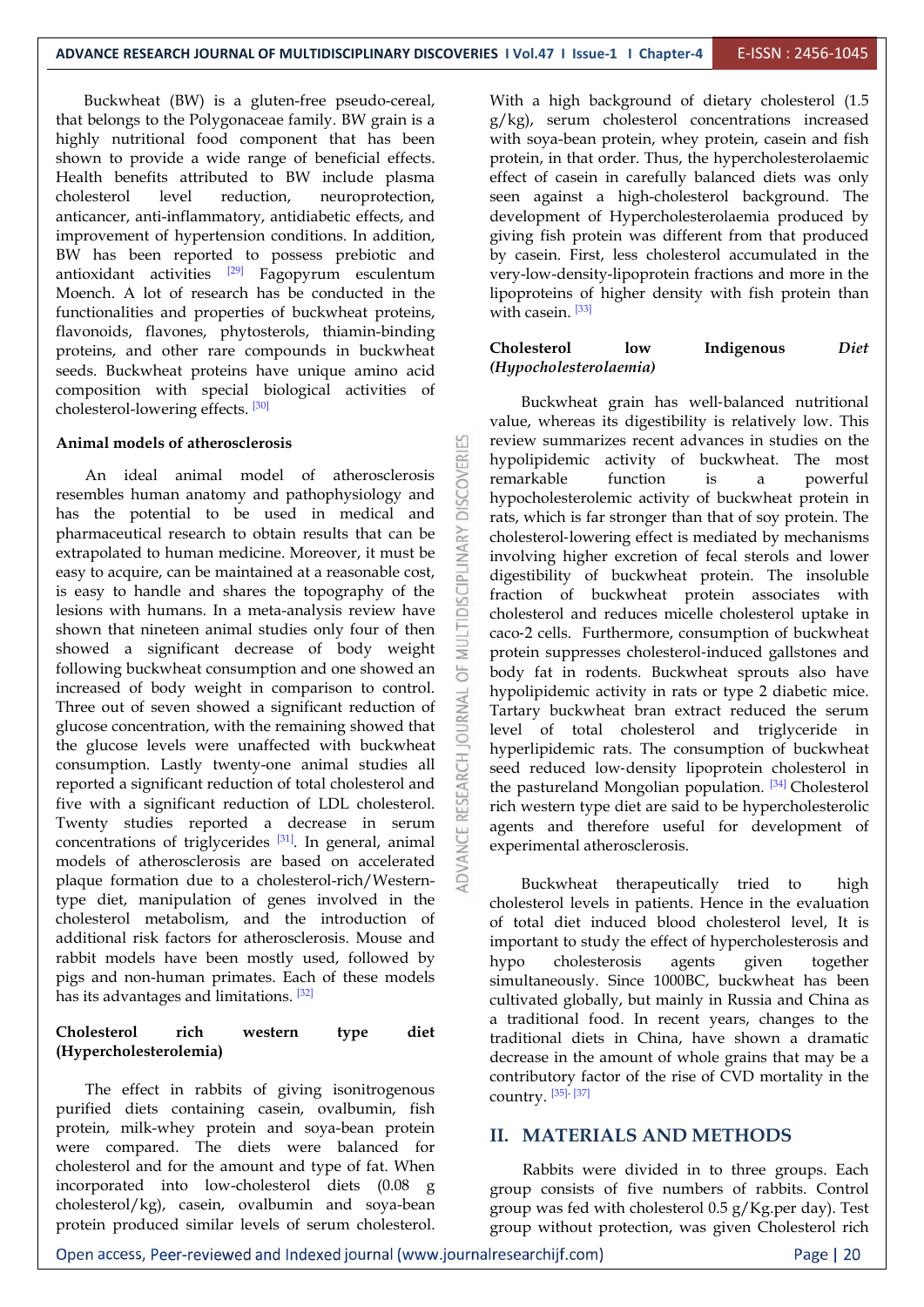western type diet (0.5g/Kg/per day) and cholesterol. While test group with protection received Buckwheat (0.5g/Kg/per day) besides cholesterol and cholesterol rich western type diet. In addition all the groups of rabbits are given common calorigenic diet. One month later, blood samples were taken from the animals of these groups. Their total cholesterol (Zak's method 1957) and HDL cholesterol Barstein and Samaille 1960) were determined.  $^{[38]}$ animals of these groups. Their total cholesterol (Zak's  $\mathbb{E}_{\text{non}}$ method 1957) and HDL cholesterol Barstein and Samaille 1960) were determined. <sup>[38]</sup>

#### **III. RESULTS**

In a controlled study using three set of  $\frac{1}{8}$  and  $\frac{1}{8}$  arrive in the effect of Buckwheat on biochemical experiment the effect of Buckwheat on biochemical parameters are shown in table 1 and interpretation in figure 1. As result shown in table 1 group 2 and group 3 reported a significant change in biochemical parameters compare to control study. The level of HDL (129.82±12.80 to 167.50±13.45 mg/dl) and VLDL (17.65±6.71 to 34.54±7.40 mg/dl) increased in group 2 and group 3 compare to control study. Further study (17.65±6.71 to 34.54±7.40 mg/dl) increased in group 2 and group 3 compare to control study. Further study also reports a significant reduction in cholesterol (733±211 to 342±125 mg/dl) and triglycerides level (164.30±12.70 to 113±9.75 mg/dl) in group 2 and group 3 compare to control study. The plasma level of LDL-C reported r (733±211 to 342±125 mg/dl) and triglycerides level (164.30±12.70 to 113±9.75 mg/dl) in group 2 and group 3 compare to control study. The plasma level of LDL-C reported reduced in group 3 over group 2 where animal were fed with Buckwheat (group 2). The LDL/HDL ratio was also determined and reported a mild change in group 3 and group 2 compare to control study.

**Table 1**. Levels of serum cholesterol, LDL-C, VLDL-C, HDL-C and LDL/HDL ratio in normal and experimental animals. Values are expressed as  $(mg/dl)$  mean  $\pm$ SD. For statistical evaluation of significant variations, Group I was compared with Group II; and experimental animals. Values are expressed as (mg/dl) mean ±SD. For statistical evaluation of significant variations, Group I was compared with Group II; and Group II was compared with Group III. Statistical significant alterations were statistically significant at \*\*p<001., and \*\*\*p<0.001.

| N<br>$\bf{O}$  | <b>Parameters</b>    | Group 1<br>Control | Group 2<br>Atherosclerotic | Group 3<br>Atheroscleroti<br>c+Buck<br><b>Wheat Treated</b> | HDL<br>significa<br>western<br>$[44]$ |
|----------------|----------------------|--------------------|----------------------------|-------------------------------------------------------------|---------------------------------------|
| $\mathbf{1}$   | Cholesterol          | 86±27              | 733±211***                 | 342±125***                                                  |                                       |
| $\overline{2}$ | <b>Triglycerides</b> | $50.63 \pm 6.16$   | 164.30±12.70**             | 113±9.75***                                                 |                                       |
| 3              | HDL-C                | 115.70±32.40       | 129.82±12.80**             | 167.50±13.45**                                              | V. REI                                |
| 4              | VLDL-C               | $10.14 \pm 1.24$   | 17.65±6.71***              | 34.54±7.40***                                               | $[1]$                                 |
| 5              | LDL-C                | 47.81±7.07         | 67.34±6.47***              | 62.64±5.72**                                                |                                       |
| 6              | LDL/HDL<br>ratio     | $0.41 \pm 0.21$    | $0.51 \pm 0.50$ **         | $0.37 \pm 0.42***$                                          |                                       |

**Figure 1.** Levels of serum cholesterol, LDL-C, VLDL-C, HDL-C and LDL/HDL ratio in normal and experimental animals



#### **IV. DISCUSSION**

Atheroscleroti significantly neutralized this action of cholesterol rich **c+Buck**  $\mathbf{w}_{\text{heat}}$  **Treated** western type diet and confers a protective umbrella  $\frac{[43]}{[43]}$ High fat diet alone is the causative factor for the raise in total cholesterol level, is the chief observations in the present study in contrast to the earlier observations made by the other group.  $[39]$  The present  $\Box$ study correlates the study of Nan Yang et al (2014)<sup>[25]</sup>. Thirty-six male hamsters were divided into four groups fed either the control or one of three experimental diets containing 24% respective flour, for a period of 6 weeks. Results showed that Tartary buckwheat flour but no wheat and rice flours reduced plasma total cholesterol (TC) and non-high-density lipoprotein cholesterol (non-HDL) as well as hepatic cholesterol concentrations  $[40]$ - $[42]$  Further raise in blood cholesterol by inclusion of cholesterol rich western type diet, is addition to high fat diet is found that Cholesterol rich western type diet induced atherosclerosis by reducing HDL cholesterol significantly and thereby making the animals more vulnerable. Buckwheat diet is more effective in counteracting the hypercholesterolemia effect of high fat diet. While Cholesterol rich western type diet feeding made animals susceptible by reducing their HDL cholesterol level, the Buckwheat diet [44].

#### **V. REFERENCES**

**[1] WHO.** Diet, Nutrition and the Prevention of Chronic Diseases. Joint Who/FAO Expert Consultation; WHO Technical Report Series no. 916; WHO: Geneva, Switzerland, 2003.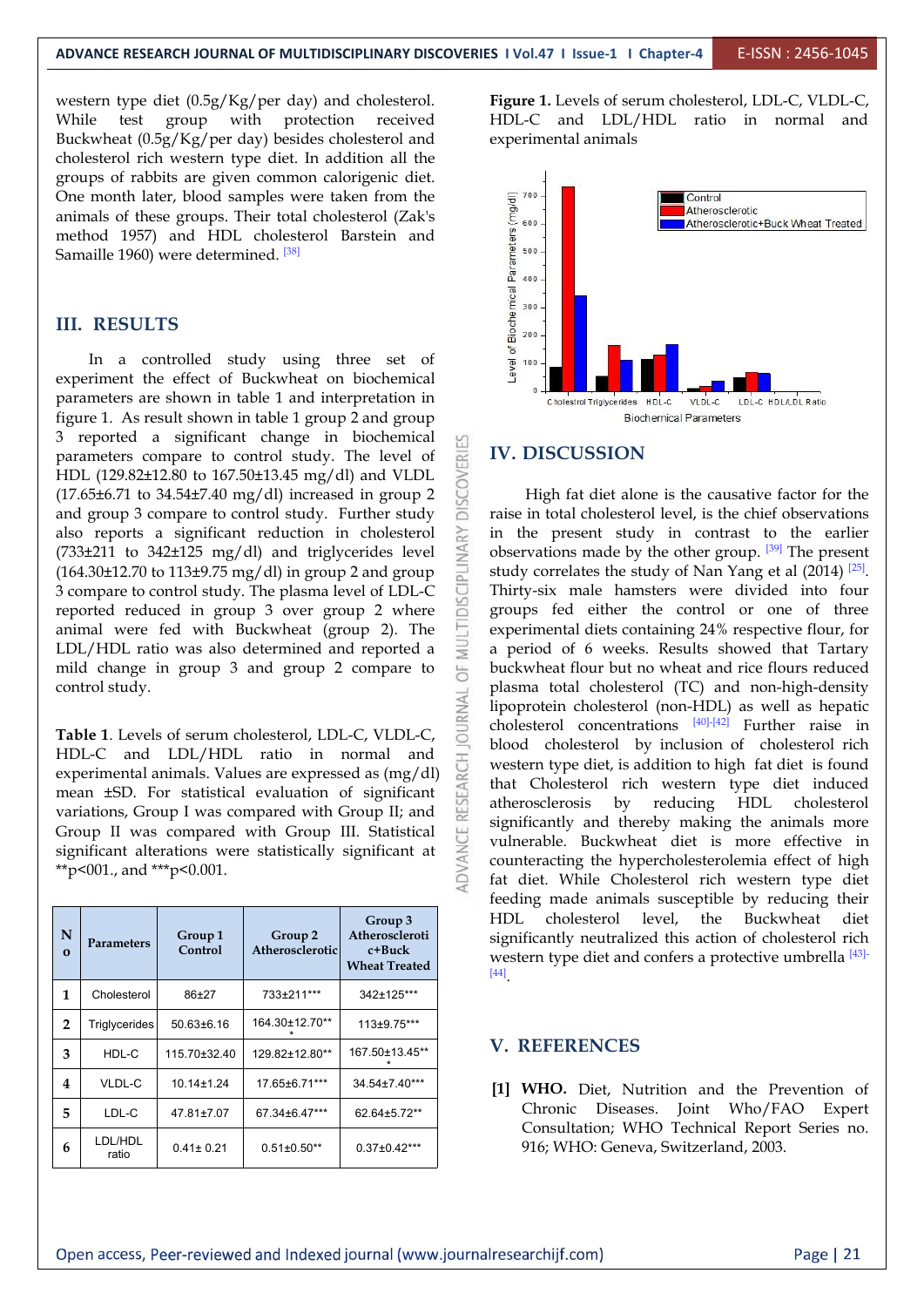- **[2] Mellen, P.B.; Walsh, T.F.; Herrington, D.M.** Whole grain intake and cardiovascular disease: A meta-analysis. Nutr. Metab. Cardiovasc. Dis. 2008, 18, 283–290.
- **[3] Aune, D.; Keum, N.; Giovannucci, E.; Fadnes, L.T.; Boffetta, P.; Greenwood, D.C.; Tonstad, S.; Vatten, L.J.; Riboli, E.; Norat, T.** Whole grain consumption and risk of cardiovascular disease, cancer, and all cause and cause specific mortality: Systematic review and dose-response meta analysis of prospective studies. BMJ 2016, 353, i2716.
- **[4] Bonafaccia, G.; Marocchini, M.; Kreft, I.** Composition and technological properties of the, flour and bran from common and Tartary<br>
[14] Christa K., buckwheat. Food Chem. 2003, 80, 9–15.
- **[5] Hacı Ömer Yilmaz\*, Nurcan Yabanci Ayhan, Çağdaş Salih Meriç.** Buckwheat: A Useful Food and Its Effects on Human Health, Current Nutrition & Food Science Volume 16 ,  $\frac{5}{6}$  [15] Issue 1 , 2020
- **[6] Krkošková, B.; Mrázová, Z.** Prophylactic<br>
components of buckwheat. Food Res. Int. 2005,<br>
38, 561–568.<br> **[7] Di Ciaula A, Garruti G, Lunardi Baccetto R,<br>
Molina-Molina F. Bonfrate J. Wang, DO** components of buckwheat. Food Res. Int. 2005, 38, 561–568.
- **[7] Di Ciaula A, Garruti G, Lunardi Baccetto R, Molina-Molina E, Bonfrate L, Wang DQ, Portincasa P.** Bile Acid Physiology. Ann Hepatol.<br>2017 Nov;16(Suppl. 1: s3-105.):s4-s14.<br>**Sacks FM, Lichtenstein AH, Wu JHY, Appel LJ,** 2017 Nov;16(Suppl. 1: s3-105.):s4-s14.
- **[8] Sacks FM, Lichtenstein AH, Wu JHY, Appel LJ, Creager MA, Kris-Etherton PM, Miller M,**<br> **Rimm EB, Rudel LL, Robinson JG, Stone NJ,**<br> **Van Horn LV., American Heart Association.**<br>
Dietary Fats and Cardiovascular Disease: A **Rimm EB, Rudel LL, Robinson JG, Stone NJ, Van Horn LV.,** American Heart Association. Dietary Fats and Cardiovascular Disease: A Presidential Advisory From the American Heart  $\overline{\mathbf{H}}$  [18] Association. Circulation. 2017 Jul 18;136(3):e1-e23.
- **[9] Karney A, Brągoszewska H, Soluch L, Ołtarzewski M.** [Risk factors for atherosclerosis in obese children aged 612 years]. Dev Period Med. 2017;21(3):259-265.
- **[10] - Suzanne Lind, Mats Rudling, Scerker Ericsson.**Growth Hormone Induces Low-Density Lipoprotein Clearance but not Bile Acid Synthesis in Humans. Arteriosclerosis, Thrombosis, and Vascular Biology, AHA. 2004; 349-356.
- **[11] Sacks FM, Lichtenstein AH, Wu JHY, Appel LJ, Creager MA, Kris-Etherton PM, Miller M, Rimm EB, Rudel LL, Robinson JG, Stone NJ, Van Horn LV.,** American Heart Association. Dietary Fats and Cardiovascular Disease: A Presidential Advisory From the American Heart Association. Circulation. 2017 Jul 18;136(3):e1-e23. [PubMed: 28620111]
- **[12] Torzewski M, Lackner KJ.** Initiation and progression of atherosclerosis--enzymatic or oxidative modification of low-density lipoprotein? Clinical chemistry and laboratory medicine : CCLM / FESCC 2006; 44:1389-1394
- **[13] Robbins CS, Hilgendorf I, Weber GF, Theurl I, Iwamoto Y, Figueiredo JL, Gorbatov R, Sukhova GK, Gerhardt LM, Smyth D, Zavitz CC, Shikatani EA, Parsons M, van Rooijen N, Lin HY, Husain M, Libby P, Nahrendorf M, Weissleder R, Swirski FK.** Local proliferation dominates lesional macrophage accumulation in atherosclerosis. Nature medicine. 2013;19:1166– 1172
- **[14] Christa K., Soral-Śmietana M. (2008):** Buckwheat grains and buckwheat products nutritional and prophylactic value of their components - a review. Czech J. Food Sci., 26: 153-162.
- **[15] Elizabeth Shimer Bowers, 2017.** Best and Worst Foods for People With High Cholesterol, Heart health,Everyday Health.
- **[16]** *Brunzell JD, Davidson M, Furberg CD, Goldberg RB, Howard BV, Stein JH, Witztum JL (April 2008). "Lipoprotein management in patients with cardiometabolic risk: consensus statement from the American Diabetes Association and the American College of Cardiology Foundation". Diabetes Care. 31 (4): 811–22.*
- **[17] Department of Health (UK),** NHS Choices, "*More evidence for Mediterranean diet*". 8 March 2011. Access date: Nov 11, 2015
- **[18]** *Durrington P (August 2003). "Dyslipidaemia". Lancet. 362 (9385): 717– 31. doi:10.1016/S0140-6736(03)14234- 1. PMID 12957096*
- **[19] Lewington S, Whitlock G, Clarke R, Sherliker P, Emberson J, Halsey J, Qizilbash N, Peto R, Collins R (December 2007).** "Blood cholesterol and vascular mortality by age, sex, and blood pressure: a meta-analysis of individual data from 61 prospective studies with 55,000 vascular deaths". Lancet. 370 (9602): 1829–39.
- **[20] "Detection,** Evaluation and Treatment of High Blood Cholesterol in Adults (Adult Treatment Panel III) Final Report" (PDF). National Institutes of Health. National Heart, Lung and Blood Institute. 1 September 2002. Retrieved 27 October 2008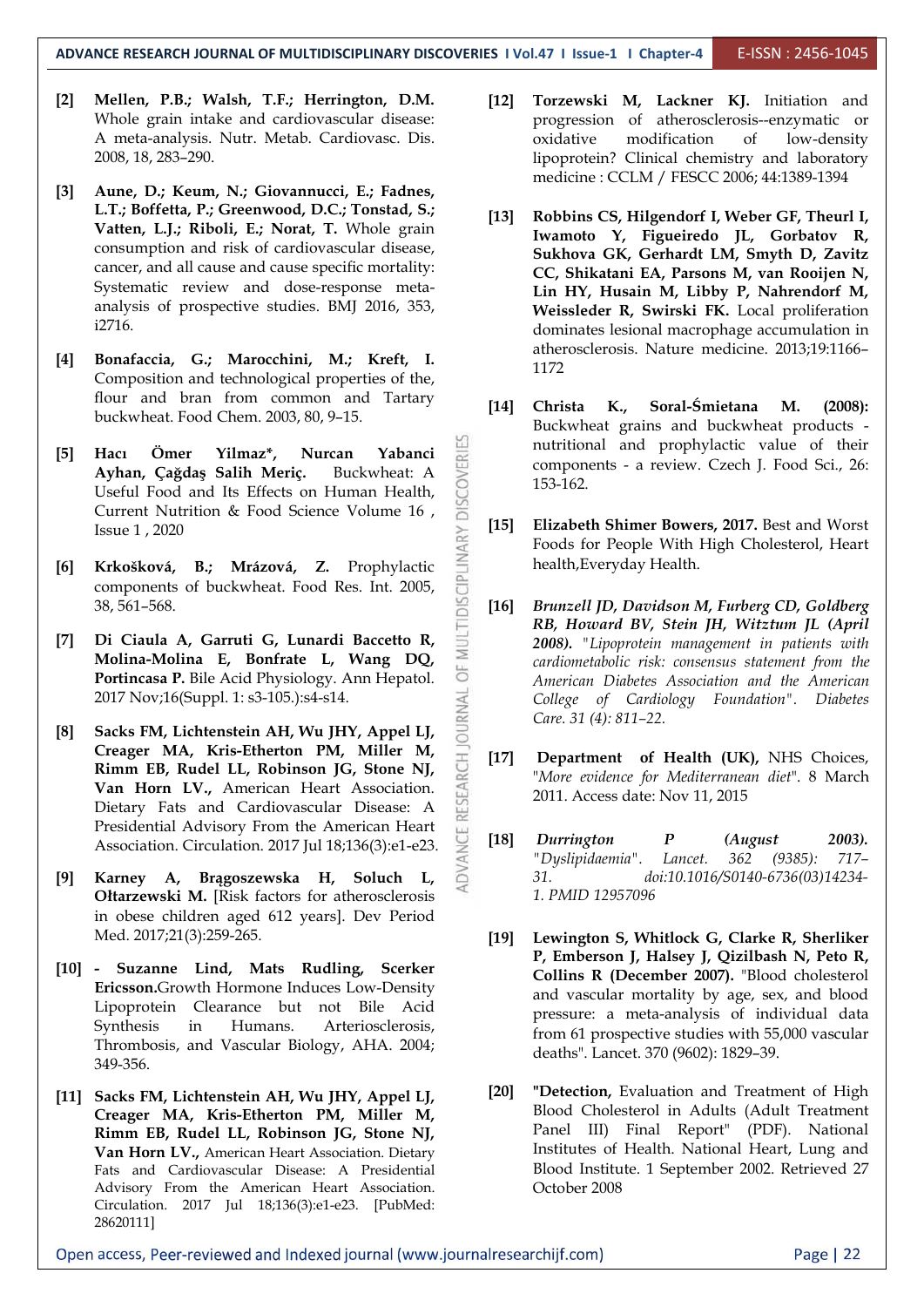- **[21] van der Steeg WA, Holme I, Boekholdt SM, Larsen ML, Lindahl C, Stroes ES, Tikkanen MJ, Wareham NJ, Faergeman O, Olsson AG, Pedersen TR, Khaw KT, Kastelein JJ (February 2008).** "High-density lipoprotein cholesterol, high-density lipoprotein particle size, and apolipoprotein A-I: significance for cardiovascular risk: the IDEAL and EPIC- Norfolk studies". J. Am. Coll. Cardiol. 51 (6): 634– 42.
- **[22] Robinson JG, Wang S, Jacobson TA (2012).** "Meta-analysis of comparison of effectiveness of lowering apolipoprotein B versus low-density preparation in lipoprotein cholesterol and nonhigh-density lipoprotein cholesterol for cardiovascular risk reduction in randomized trials". The American Journal of Cardiology. 110 (10): 1468–76.
- **(FH)".** [www.heart.org](http://www.heart.org). Retrieved 2 August 2019.
- **[24] Na-Qiong Wu, Jian-Jun Li.** PCSK( gene mutations and low-density cholesterol. Elsevier, Clinica Chimica Acta 431. 2014; 148-153.
- **Familial Hypercholesterolemia**<br> **(FH)".** www.heart.org. Retrieved 2 August 2019.<br> **[24]** Na-Qiong Wu, Jian-Jun Li. PCSK( gene mutations and low-density cholesterol. Elsevier, Clinica Chimica Acta 431. 2014; 148-153.<br> **[25 [25] Nan Yang, Yuk Man Li, Kunsheng Zheng.** Hypocholesterolemic activity of buckwheat flour is mediated by increasing sterol excretion and down-regulation of intestinal NPC1L1 and ACAT2. Elsevier October 20, 2013.
- **[26] Pi-Fen Tsui ,Chin-Sheng Lin ,Ling-Jun Ho ,andJenn-Haung Lai,2018.**Spices and Atherosclerosis, Special Issue Nutrients and Atherosclerosis)
- **[27] Heidenreich, P.A.; Trogdon, J.G.; Khavjou, O.A.; Butler, J.; Dracup, K.; Ezekowitz, M.D.; Finkelstein, E.A.; Hong, Y.; Johnston, S.C.; Khera, A.; et al.** Forecasting the future of cardiovascular disease in the United States: A policy statement from the American Heart Association. *Circulation* 2011, *123*, 933–944.
- **[28] Chengnan Rui Zhang,Yuk [Man](https://pubs.acs.org/action/doSearch?field1=Contrib&text1=Yuk+Man++Li) Li,[Ning](https://pubs.acs.org/action/doSearch?field1=Contrib&text1=Ning++Liang) Liang[,Yimin](https://pubs.acs.org/action/doSearch?field1=Contrib&text1=Yimin++Zhao) Zhao,[Zouyan](https://pubs.acs.org/action/doSearch?field1=Contrib&text1=Zouyan++He) He[,Jianhui](https://pubs.acs.org/action/doSearch?field1=Contrib&text1=Jianhui++Liu) Liu et al.**Cholesterol-Lowering Activity of Tartary Buckwheat Protein*J. Agric. Food Chem.* 2017, 65, 9, 1900-1906
- **[29] Estruch, R.; Ros, E.; Salas-Salvado, J.; Covas, M.I.; Corella, D.; Aros, F.; Gomez-Gracia, E.; Ruiz-Gutierrez, V.; Fiol, M.; Lapetra, J.; et al.** Primary Prevention of Cardiovascular Disease with a Mediterranean Diet Supplemented with Extra-Virgin Olive Oil or Nuts. *N. Engl. J. Med.* 2018, *378*, e34
- **[30] Stabler, S.N.; Tejani, A.M.; Huynh, F.; Fowkes, C.** Garlic for the prevention of cardiovascular morbidity and mortality in hypertensive patients. *Cochrane Database Syst. Rev.* 2012, *8*, CD007653.
- **[31] Lianskui Li, Georg Lietz, Chris Seal.** Buckwheat and CVD risk markers: A systematic review and meta-analysis. Nutrients. 2018, 10, 619.
- **[32] Sobenin, I.A.; Andrianova, I.V.; Lakunin, K.Y.; Karagodin, V.P.; Bobryshev, Y.V.; Orekhov, A.N.** Anti-atherosclerotic effects of garlic freeze injury model of atherosclerosis in cholesterol-fed rabbits. *Phytomedicine* 2016, *23*, 1235–1239.
- **[33] Nakamura K1, Koyama M2, Ishida R3, Kitahara T4, Nakajima T5,** Aoyama ,Characterization of bioactive agents in five types of marketed sprouts and comparison of their antihypertensive, antihyperlipidemic, and antidiabetic effects in fructose-loaded SHRs.Food Sci Technol. 2016 Jan;53(1):581-90. doi: 10.1007/s13197-015-2048-0. Epub 2015 Oct 1.
- **[34] Bastida JA1, Zieliński H1.,** Buckwheat as a Functional Food and Its Effects on Health, J Agric Food Chem. 2015 Sep 16;63(36):7896-913. doi: 10.1021/acs.jafc.5b02498. Epub 2015 Sep 3.
- **[35] Li, S.Q.; Zhang, Q.H.** Advances in the development of functional foods from buckwheat. Crit. Rev. Food Sci. 2001, 41, 451–464.
- **[36] Critchley, J.; Liu, J.; Zhao, D.; Wei, W.; Capewell, S.** Explaining the increase in coronary heart disease mortality in Beijing between 1984 and 1999. Circulation 2004, 110, 1236–1244.
- **[37] Ge, K.** The transition of chinese dietary guidelines and the food guide pagoda. Asia Pac. J. Clin. Nutr. 2011, 20, 439–446.
- **[38] Li SQ1, Zhang QH.**Advances in the development of functional foods from buckwheat.Crit Rev Food Sci Nutr. 2001 Sep;41(6):451-64.
- **[39] Emini Veseli B1, Perrotta P1, De Meyer GRA1, Roth L1, Van der Donckt C1, Martinet W1, De Meyer GRY,**Animal models of atherosclerosis.Eur J Pharmacol. 2017 Dec 5;816:3-13
- **[40] Lovati MR1, West CE, Sirtori CR, Beynen AC.**Dietary animal proteins and cholesterol metabolism in rabbits.Br J Nutr. 1990 Sep;64(2):473-85